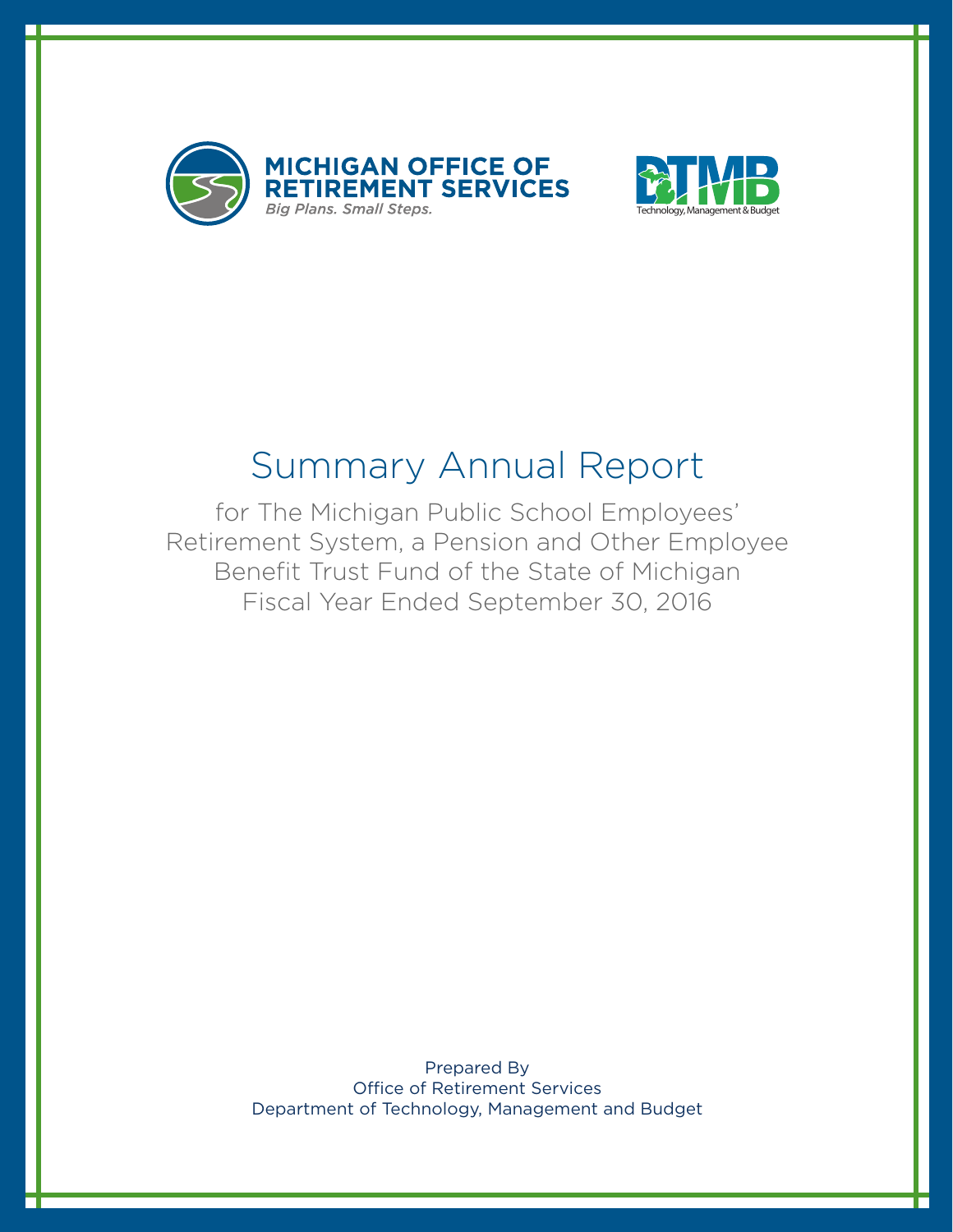### About the Michigan Public School Employees' Retirement System

This report is in compliance with Public Employee Retirement System Investment Act, 1965 PA 314, as amended. The contents come from the complete Michigan Public School Employees' Retirement System 2016 Comprehensive Annual Financial Report (CAFR), available on our website at **www.michigan.gov/orsschools**, the Annual Actuarial Valuations as of September 30, 2016, and additional analysis performed after September 30, 2016.

The Michigan Public School Employees' Retirement System serves 211,007 retirees receiving monthly benefits, and 207,645 active defined benefit plan members. Public school employees' pensions are protected by Michigan's Constitution. The System's net assets are held in trust to meet future benefit payments.

The State Treasurer is the investment fiduciary and custodian of all investments of the System pursuant to state law.

### Executive Summary

The System's assets increased by approximately \$3 billion in fiscal year 2016. The AAL for pension and OPEB increased by approximately \$5.5 billion primarily due to a reduction in the discount rate for the non-Pension Plus and OPEB plans from 8 percent to 7.5 percent.

| <b>Statement of Assets and Liabilities</b>                                                                             |               |                |    |                |  |
|------------------------------------------------------------------------------------------------------------------------|---------------|----------------|----|----------------|--|
| FY 2016                                                                                                                |               | Pension*       |    | OPEB**         |  |
| <b>Actuarial Accrued Liability</b>                                                                                     | \$            | 72,310,445,826 | \$ | 13,776,389,815 |  |
| <b>Present Value of Assets</b>                                                                                         | S             | 43,203,593,340 | \$ | 4,279,052,407  |  |
| Unfunded Actuarial Accrued Liability                                                                                   | s             | 29,106,852,486 | \$ | 9,497,337,408  |  |
| <b>Funding Ratio</b><br>59.7%<br>31.06%                                                                                |               |                |    |                |  |
| *Source: 2016 MPSERS Pension Actuarial Valuation, page B-1<br>**Source: 2016 MPSERS OPEB Actuarial Valuation, page A-2 |               |                |    |                |  |
|                                                                                                                        |               |                |    |                |  |
| FY 2015                                                                                                                |               | Pension*       |    | $OPEB**$       |  |
| <b>Actuarial Accrued Liability</b>                                                                                     | \$            | 67,727,577,579 | \$ | 12,832,405,569 |  |
| <b>Present Value of Assets</b>                                                                                         | \$            | 41,006,352,969 | \$ | 3,530,551,414  |  |
| Unfunded Actuarial Accrued Liability                                                                                   | <sup>\$</sup> | 26,721,224,610 | \$ | 9,301,854,155  |  |
| <b>Funding Ratio</b>                                                                                                   |               | 60.5%          |    | 27.51%         |  |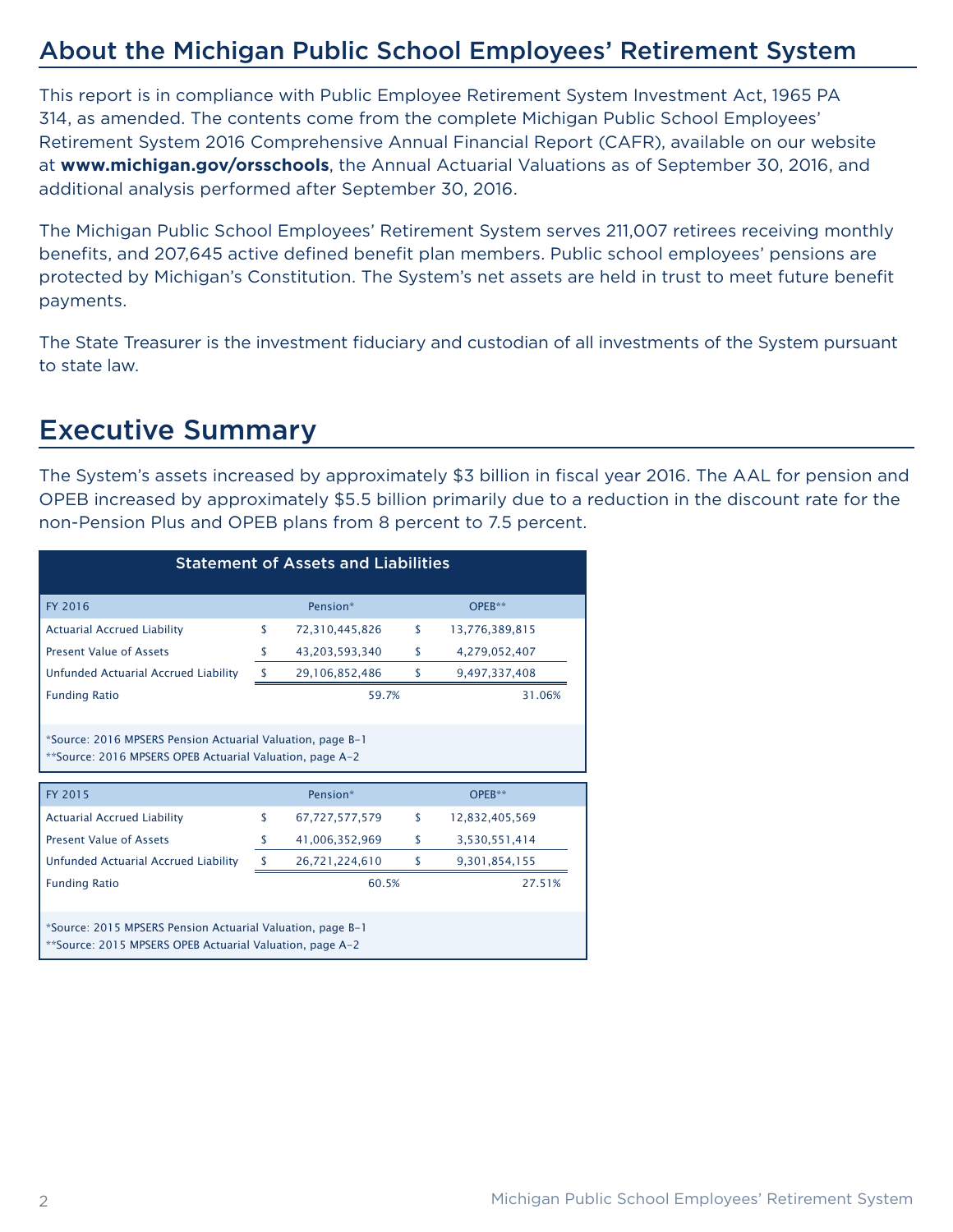## Membership

Members of this defined benefit plan include employees of:

- • K-12 public school districts
- Intermediate school districts
- **District libraries**
- • Public school academies/Charter schools
- • Community colleges

In some instances, membership includes certain employees who began working for the following universities before January 1, 1996:

- **Central Michigan University**
- Eastern Michigan University
- • Ferris State University
- Lake Superior State University
- Michigan Technological University
- **Northern Michigan University**
- **Western Michigan University**

### Benefit Structures

| <b>Plan Membership and Retirement Allowances</b><br>as of September 30, 2016             |    |           |  |  |
|------------------------------------------------------------------------------------------|----|-----------|--|--|
| <b>Membership</b>                                                                        |    |           |  |  |
| <b>Retirees and Beneficiaries Currently Receiving Benefits</b>                           |    |           |  |  |
| <b>Regular Benefits</b>                                                                  |    | 187,546   |  |  |
| <b>Survivor Benefits</b>                                                                 |    | 17,274    |  |  |
| <b>Disability Benefits</b>                                                               |    | 6,187     |  |  |
| Total                                                                                    |    | 211,007   |  |  |
| <b>Current Employees</b>                                                                 |    |           |  |  |
| <b>Vested</b>                                                                            |    | 104,159   |  |  |
| Non-vested                                                                               |    | 103,486   |  |  |
| Total                                                                                    |    | 207,645   |  |  |
| <b>Inactive Employees</b>                                                                |    |           |  |  |
| Entitled to benefits and not yet receiving them                                          |    | 17,868    |  |  |
| <b>Total All Members</b>                                                                 |    | 436,520   |  |  |
|                                                                                          |    |           |  |  |
| Source: CAFR for the fiscal year ended September 30, 2016, p. 23                         |    |           |  |  |
| <b>Retirement Allowances</b>                                                             |    |           |  |  |
| Average annual retirement allowance                                                      | \$ | 22,320    |  |  |
| Total annual retirement allowances being paid<br>(in thousands)                          | \$ | 4,709,668 |  |  |
| Source: Pension Actuarial Valuation for the fiscal year ended September 30, 2016, p. D-2 |    |           |  |  |

Employees who began public school employment before January 1, 1990, and did not elect the Member Investment Plan (MIP) during the MIP enrollment periods are in the Basic Plan, a defined benefit plan.

Employees who elected MIP during enrollment periods, or first worked within the retirement system on or after January 1, 1990, but before July 1, 2010, are in the Member Investment Plan (MIP). MIP is also a defined benefit plan with different contribution and eligibility provisions.

On May 19, 2010, the Governor signed Public Act 75 of 2010 into law. As a result, any member of the Michigan Public School Employees' Retirement System who first worked between July 1, 2010, and September 3, 2012, is a Pension Plus member. Pension Plus is a hybrid plan that contains a pension component with an employee contribution and a flexible and portable defined contribution account.

On September 4, 2012, the Governor signed Public Act 300 of 2012 into law. This law added provisions for MIP and Basic members to increase, maintain, or stop their contributions to the pension fund. Those who stopped their contributions to the pension fund switched to a defined contribution plan for the remainder of their careers.

Employees who first work on or after September 4, 2012, choose between two retirement plans: the Pension Plus Plan described above or a Defined Contribution (DC) plan. New employees are automatically enrolled as members in the Pension Plus Plan as of their date of hire. They have 75 days from the last day of their first pay period, as reported to the Office of Retirement Services (ORS), to elect to opt out of the Pension Plus Plan and become a qualified participant in the DC plan; if no election is made they will remain in the Pension Plus Plan.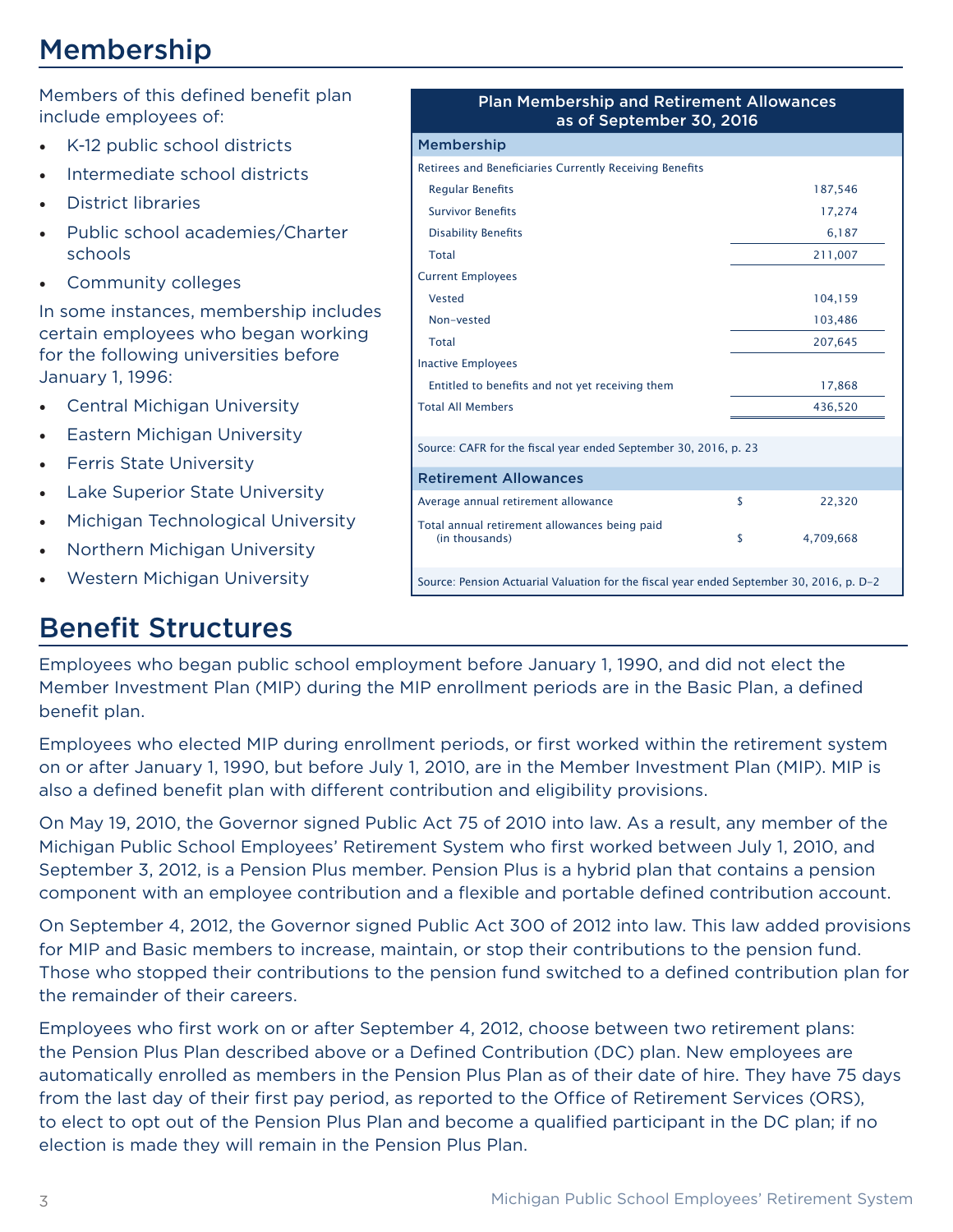## Assets and Liabilities

The System's total market value of assets as of September 30, 2016, were \$51.9 billion, mostly comprised of cash, investments, and contributions due from employers.

Total liabilities as of September 30, 2016, were \$3.6 billion and include warrants outstanding, accounts payable, unearned revenue, and obligations under securities lending.

Total net assets held in trust for pension and Other Post-Employment Benefits (OPEB) increased \$1.8 billion from the previous year.

| <b>Assets &amp; Liabilities (in thousands)</b><br>(combined pension and OPEB) |                    |                |                    |                |  |
|-------------------------------------------------------------------------------|--------------------|----------------|--------------------|----------------|--|
| <b>Assets</b>                                                                 |                    | <b>FY 2016</b> |                    | <b>FY 2015</b> |  |
| Cash                                                                          | \$                 | 155.650        | $\mathbf{\hat{S}}$ | 163.639        |  |
| <b>Receivables</b>                                                            |                    | 446.907        |                    | 410,520        |  |
| Securities Lending Collateral                                                 |                    | 3,336,347      |                    | 2,720,434      |  |
| Investments                                                                   |                    | 47,919,271     |                    | 46,140,381     |  |
| <b>Total Assets</b>                                                           | ¢                  | 51,858,175     | Ŝ                  | 49,434,974     |  |
|                                                                               |                    |                |                    |                |  |
| <b>Liabilities</b>                                                            |                    | <b>FY 2016</b> |                    | <b>FY 2015</b> |  |
| <b>Accounts Payable</b><br>and Other Liabilities                              | \$                 | 233,659        | \$                 | 249,282        |  |
| <b>Obligations Under</b><br><b>Securities Lending</b>                         |                    | 3,331,758      |                    | 2,720,029      |  |
| <b>Total Liabilities</b>                                                      | $\mathbf{\hat{S}}$ | 3,565,417      | \$                 | 2,969,311      |  |
| <b>Net Assets</b>                                                             |                    | 48,292,758     | \$                 | 46,465,663     |  |
| Source: CAFR for the fiscal year ended September 30, 2016, p. 17              |                    |                |                    |                |  |

Note: Liabilities in this context are exclusive of Actuarial Accrued Liabilities (AAL) for pension and OPEB.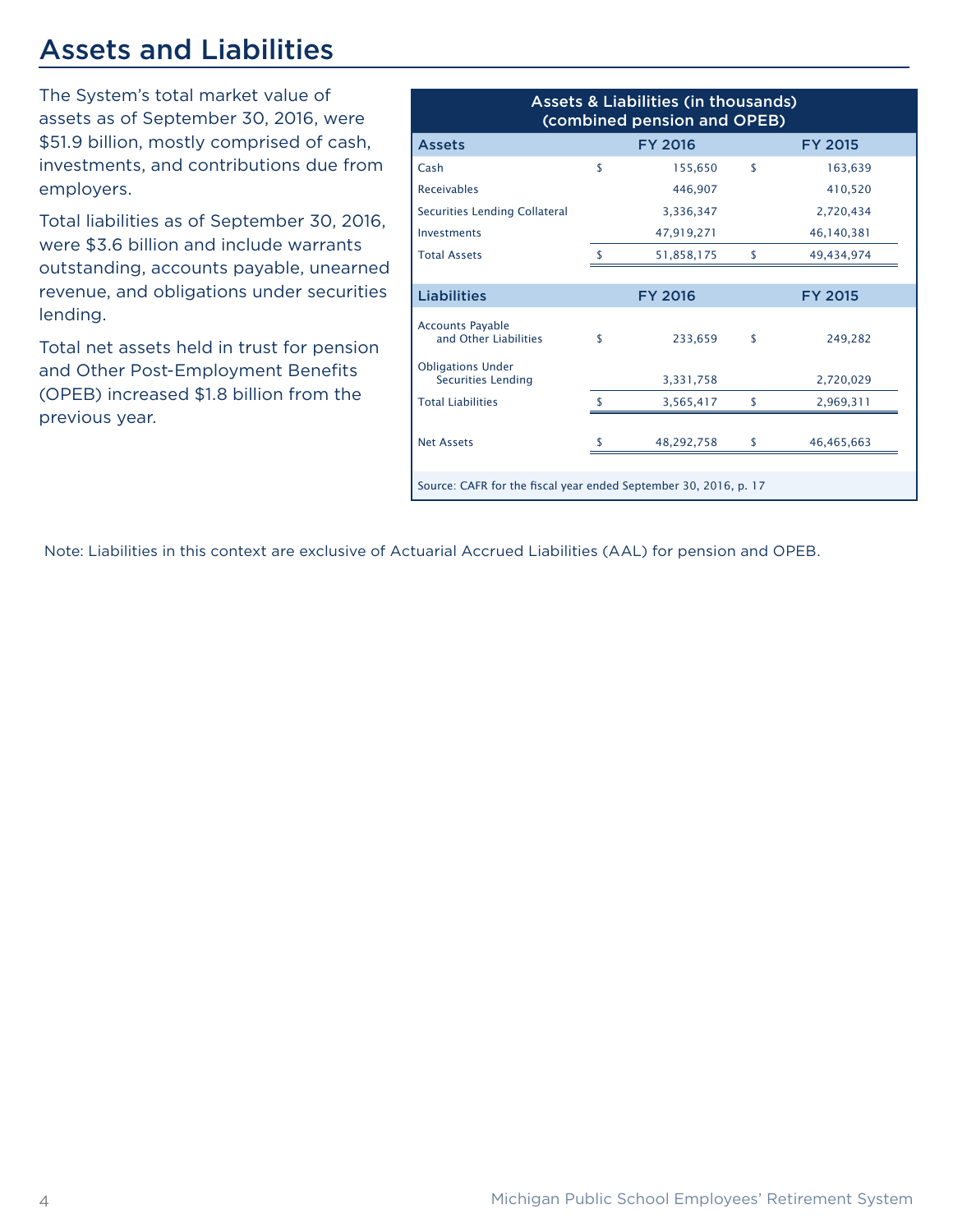### Revenue and Expenditures

The reserves needed to finance pension and OPEB are accumulated through the collection of employer and employee contributions, and through earnings on investments. Contributions and net investment income for fiscal year 2016 total \$7.4 billion.

The primary expenses of the System are the payment of pension benefits to members and beneficiaries, payment of health, dental and vision benefits, refunds of contributions to former members, and the cost of administering the System.

| <b>Additions &amp; Deductions (in thousands)</b><br>(combined pension and OPEB) |                                  |                |    |                |  |
|---------------------------------------------------------------------------------|----------------------------------|----------------|----|----------------|--|
| <b>Additions</b>                                                                | <b>FY 2016</b><br><b>FY 2015</b> |                |    |                |  |
| <b>Member Contributions</b>                                                     | \$                               | 781,150        | \$ | 777,354        |  |
| <b>Employer Contributions</b>                                                   |                                  | 3,195,011      |    | 2,937,242      |  |
| Net Investment Income (loss)                                                    |                                  | 3,384,338      |    | 989,727        |  |
| <b>Transfers and Misc. Income</b>                                               |                                  | 642            |    | 646            |  |
| <b>Total Additions</b>                                                          | \$                               | 7,361,142      | \$ | 4,704,969      |  |
|                                                                                 |                                  |                |    |                |  |
| <b>Deductions</b>                                                               |                                  | <b>FY 2016</b> |    | <b>FY 2015</b> |  |
| <b>Benefit Payments</b>                                                         | \$                               | 4,671,315      | \$ | 4,530,916      |  |
| Health, Dental, & Vision Benefits                                               |                                  | 653,071        |    | 700,904        |  |
| <b>Transfers &amp; Refunds</b>                                                  |                                  | 27,090         |    | 136,998        |  |
| <b>Administrative Expenses</b>                                                  |                                  | 182,571        |    | 177,898        |  |
| <b>Total Deductions</b>                                                         | \$                               | 5,534,047      | \$ | 5,546,716      |  |
|                                                                                 |                                  |                |    |                |  |
| <b>Beginning of Year Net Assets</b>                                             | \$                               | 46,465,663     | \$ | 47,307,410     |  |
| <b>End of Year Net Assets</b>                                                   | \$                               | 48,292,758     | \$ | 46,465,663     |  |
|                                                                                 |                                  |                |    |                |  |
| Source: CAER for the fiscal vear ended Sentember 30, 2016, no. 18               |                                  |                |    |                |  |

ource: CAFR for the fiscal year ended September 30, 2016, pg. 18



**Revenue**

#### **Expenditures**



5 Michigan Public School Employees' Retirement System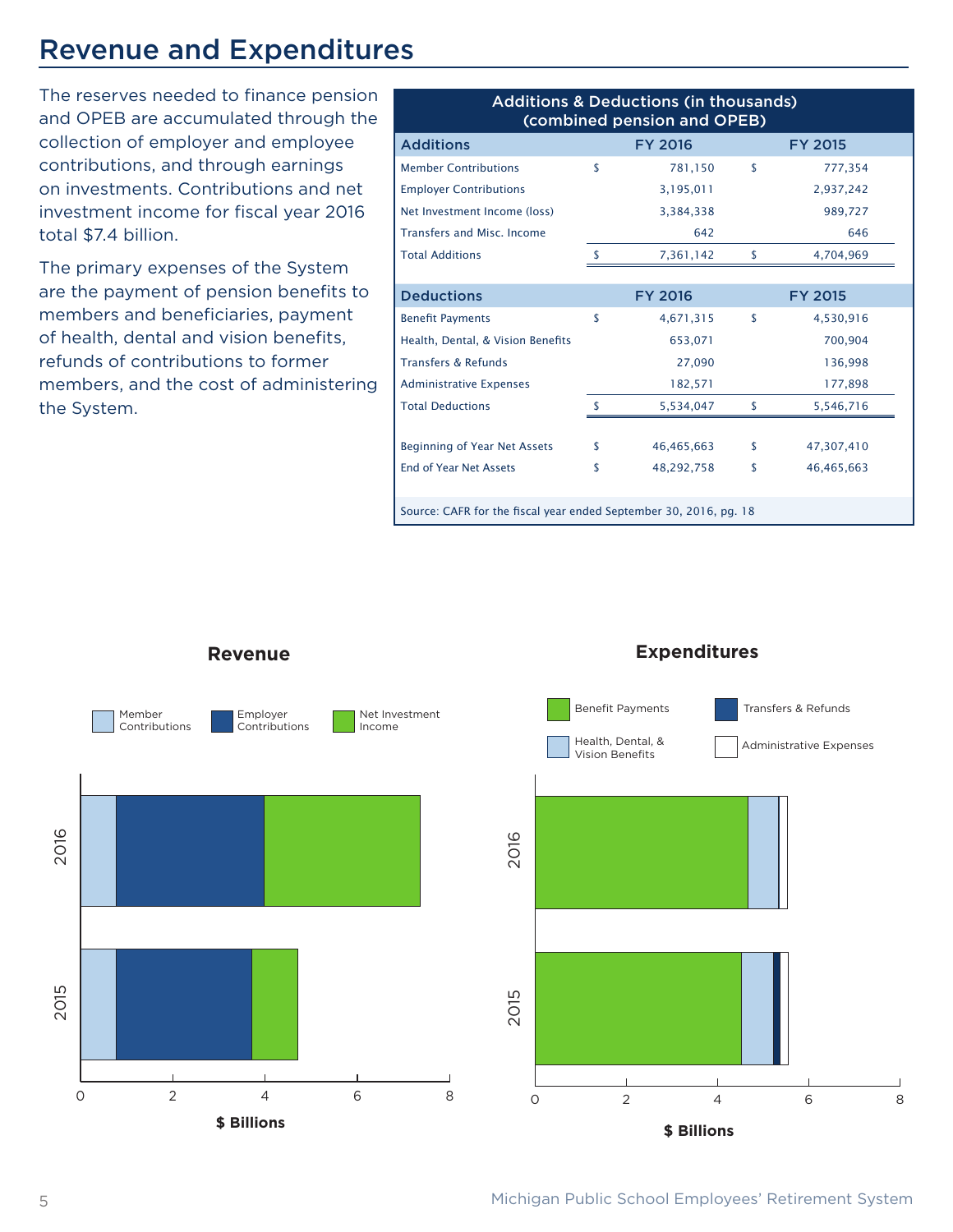## Market and Actuarial Funding Ratios

#### Pension

The market funding ratio is based on the market value of assets at fiscal year end. The actuarial funding ratio is the best practice used by all pension plans nationwide. It incorporates a five-year "smoothing" period, which minimizes volatility in a pension system's funding requirements.



**Pension**

**OPEB**

#### OPEB

Starting in 2012, the System began pre-funding OPEB costs, which significantly decreased the liability and increased the asset levels. Pre-funding is a best practice that invests assets and allows investment returns to help fund the plan. Many states do not pre-fund. This reform puts Michigan on the leading edge of retirement funding practices.

Before 2012, the System was funded on a pay-asyou-go basis. The funding ratio will improve over time as pre-funding contributions are made to the plan.



\*Calculated on Market Value of Assets

\*\*Source: Pension Actuarial Valuation for the fiscal year ended September 30, 2016, p. B-8

\*\*\*Source: OPEB Actuarial Valuation for the fiscal year ended September 30, 2016, Appendix A-2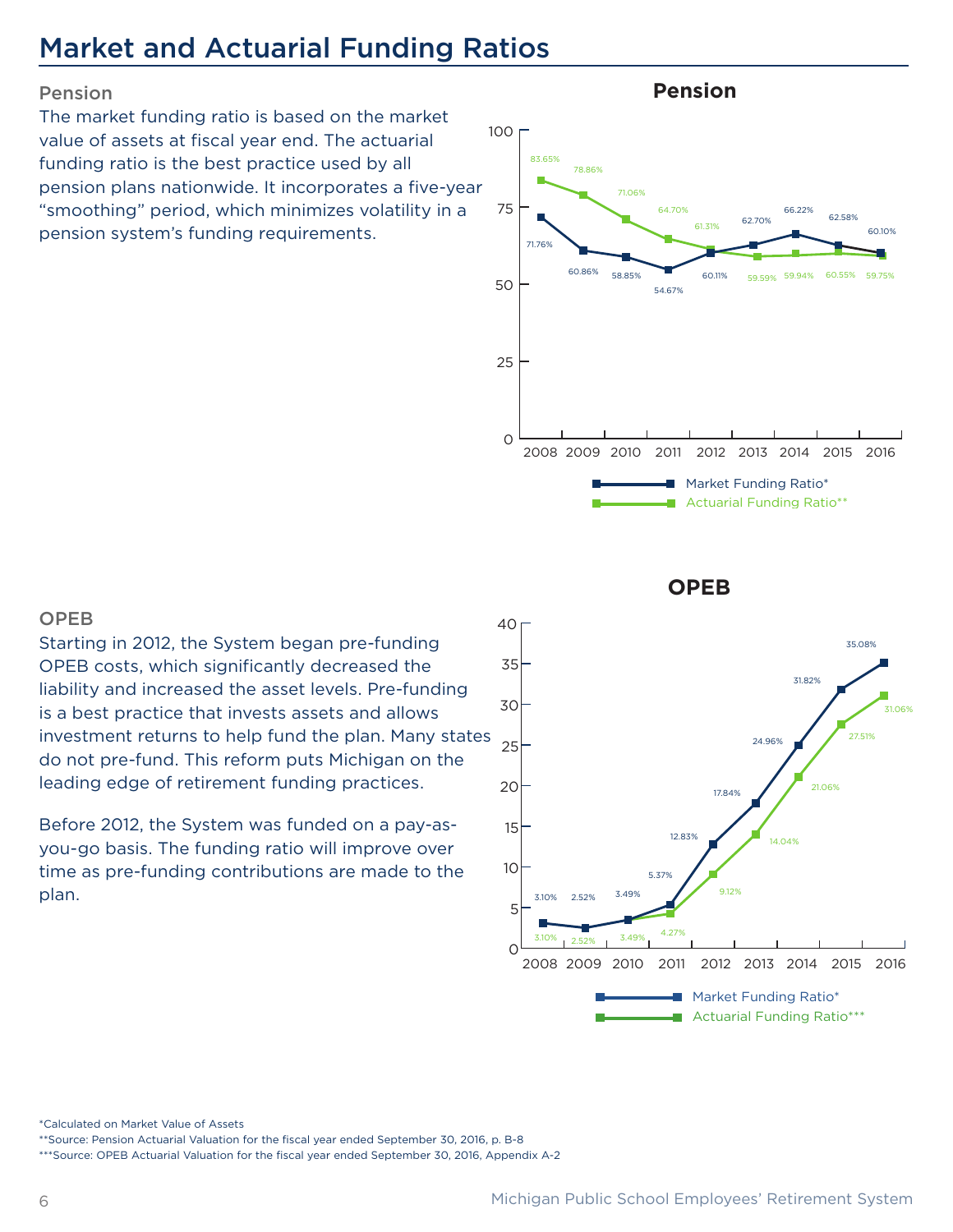### Assumed and Actual Investment Returns

The State Treasurer administers all of the System's investments in accordance with the Public Employee Retirement System Investment Act, Public Act 314 of 1965. The main objective is maximizing the rate of return while meeting the actuarial assumptions through maintaining a diverse portfolio, eliminating unnecessary risks, and investing prudently.

The assumed rate of investment return is a key assumption used by the plan actuary in determining the employer contribution rates each year. These assumptions are different for the Basic Plan/MIP and Pension Plus Plan: 7.5 percent and 7 percent, respectively. When investments do not meet the assumed rate of return, this results in an actuarial loss for the System. The actual rate of investment return in FY 2016 was 7.23 percent.



Assumed Investment Assumed Investment Return (Pension Plus)\* Return (Basic/MIP)\* Investment Return\*\* Actual 2016



### **Historical Investment Returns**

Note: These figures are shown net of fees. Information shown in the CAFR is shown gross of fees.

\*Source: Pension Actuarial Valuation for the fiscal year ended Sept. 30, 2016, p. E-3 \*\*Source: Treasury Bureau of Investments FY2016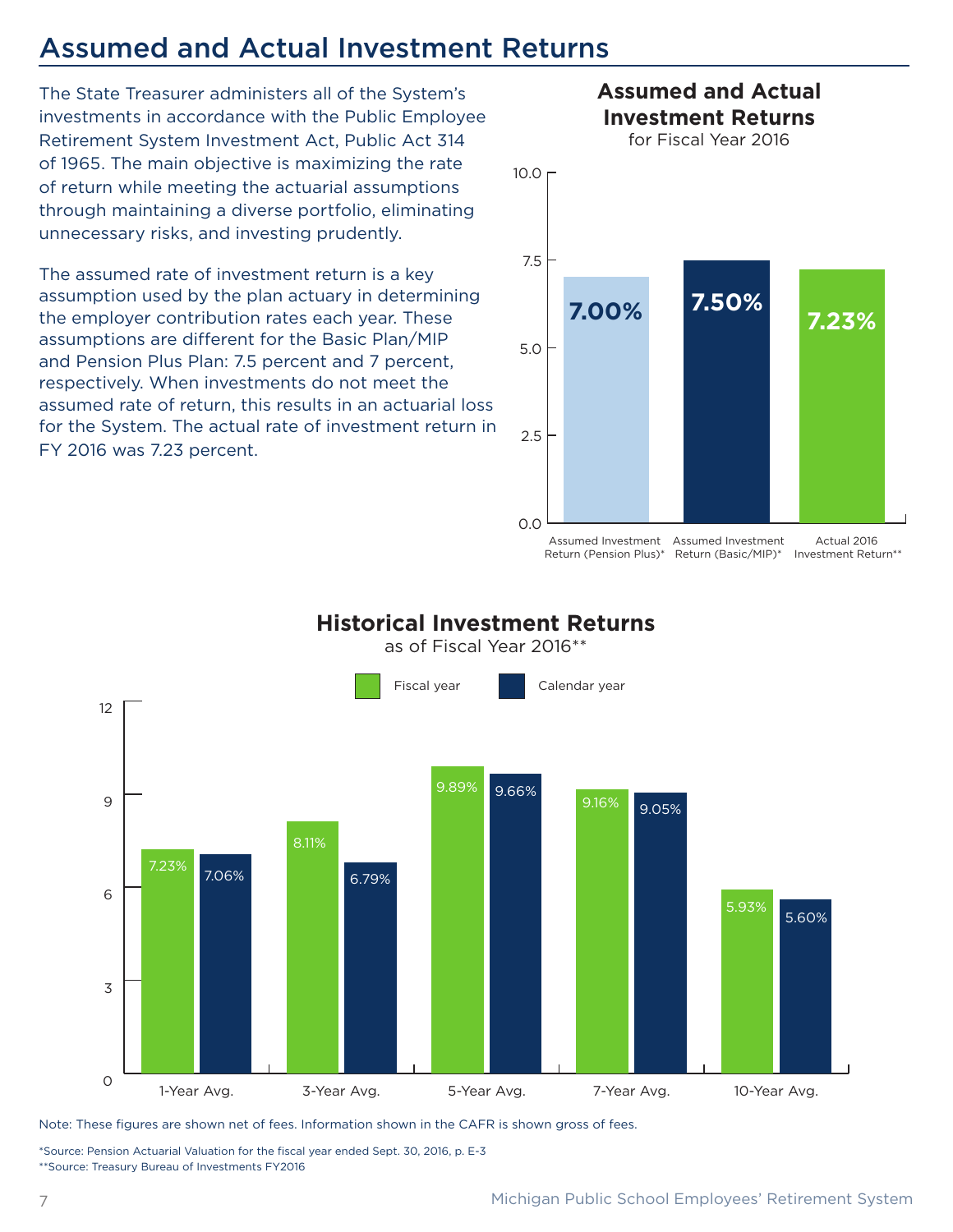## Member and Employer Contributions

Employer Contributions The statute requires participating employers to contribute to finance the benefits of plan members. These employer contributions are determined annually by the System's actuary and are based upon level-percent of payroll funding principles so the contribution rates do not have to increase over time.

Definition of Normal Cost

Normal Cost is the actual cost of the retirement benefit a member earns each year, and is set using the assumed rate of investment return in addition to other actuarial assumptions. All Pension Plus members, all MIP members, and some Basic plan members contribute toward the cost of their retirement benefits. After member contributions are accounted for, the employer pays the remainder of the Normal Cost as shown here.

| <b>Member and Employer Pension Contributions</b>                                |                     |
|---------------------------------------------------------------------------------|---------------------|
| <b>Member Contributions</b>                                                     |                     |
| <b>Weighted Average</b>                                                         |                     |
| Basic/MIP                                                                       | 4.69%               |
| <b>Pension Plus</b>                                                             | 4.89%               |
|                                                                                 |                     |
| <b>Employer Contributions</b>                                                   |                     |
| Normal Cost of benefits                                                         |                     |
| expressed as a percentage of valuation payroll                                  |                     |
| Basic/MIP                                                                       | 4.86%               |
| <b>Pension Plus</b>                                                             | 3.05%*              |
| <b>UAAL</b> contribution rate<br>expressed as a percentage of valuation payroll |                     |
| Basic/MIP                                                                       | 24.01%              |
| <b>Pension Plus</b>                                                             | 24.01%              |
| <b>Valuation Payroll</b>                                                        |                     |
| <b>For Normal Cost</b>                                                          | \$<br>8,761,318,013 |
| For Unfunded Actuarial Accrued Liabilities (UAAL)                               | \$<br>9,072,406,207 |

\*Note: This is the defined benefit component of Pension Plus. There is an additional 1 percent employer match for the defined contribution component.

Source: Pension Actuarial Valuation for the fiscal year ended Sept. 30, 2016, p. A-1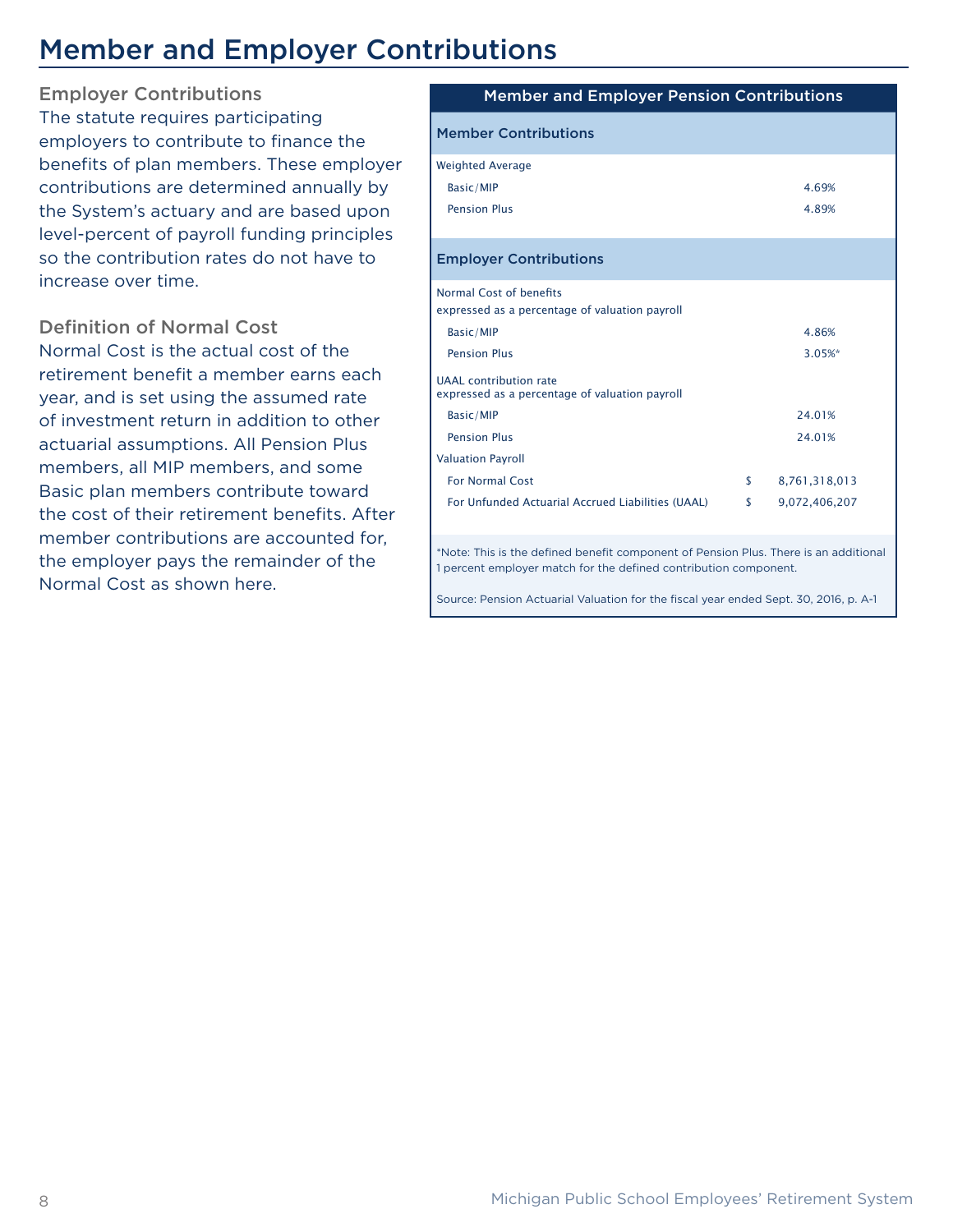## 2016 Plan Expenditures

| Plan Expenses for Fiscal Year Ended September 30, 2016*                                                                                                                                    |                           |                              |                       |
|--------------------------------------------------------------------------------------------------------------------------------------------------------------------------------------------|---------------------------|------------------------------|-----------------------|
| <b>Administrative and Other Expenses</b>                                                                                                                                                   |                           | <b>Dollars</b>               | % of Total            |
| These expenditures are the administrative costs of running the retirement system, and are paid by DTMB-Office of Retirement Services and                                                   |                           |                              |                       |
| DTMB-Financial Services through an annual appropriation.<br><b>Personnel Services</b>                                                                                                      |                           |                              |                       |
| <b>Staff Salaries</b>                                                                                                                                                                      | \$                        | 2,343,833                    | 0.04109%              |
| <b>Retirement and Social Security</b>                                                                                                                                                      |                           | 4,048,626                    | 0.07098%              |
| <b>Other Fringe Benefits</b>                                                                                                                                                               |                           | 1,467,399                    | 0.02573%              |
| <b>Total</b>                                                                                                                                                                               | \$                        | 7,859,858                    | 0.13779%              |
| <b>Professional Services</b>                                                                                                                                                               |                           |                              |                       |
| <b>Accounting</b>                                                                                                                                                                          | \$                        | 1,612,295                    | 0.02827%              |
| <b>Actuarial</b>                                                                                                                                                                           |                           | 483,848                      | 0.00848%              |
| <b>Attorney General</b>                                                                                                                                                                    |                           | 412,948                      | 0.00724%              |
| Audit                                                                                                                                                                                      |                           | 366,000                      | 0.00642%              |
| Consulting<br><b>Medical</b>                                                                                                                                                               |                           | 35,797<br>303,541            | 0.00063%<br>0.00532%  |
| <b>Total</b>                                                                                                                                                                               | \$                        | 3,214,429                    | 0.05635%              |
| <b>Building and Equipment</b>                                                                                                                                                              |                           |                              |                       |
| <b>Building Rentals</b>                                                                                                                                                                    | \$                        | 911,216                      | 0.01597%              |
| Equipment Purchase, Maintenance, and Rentals                                                                                                                                               |                           | 138,935                      | 0.00244%              |
| <b>Total</b>                                                                                                                                                                               | \$                        | 1,050,151                    | 0.01841%              |
| <b>Miscellaneous</b>                                                                                                                                                                       |                           |                              |                       |
| Travel & Board Meetings (Excluding Travel & Education for Board Members)                                                                                                                   | \$                        | 29,239                       | 0.00051%              |
| <b>Office Supplies</b>                                                                                                                                                                     |                           | 75,586                       | 0.00133%              |
| Postage, Telephone, and Other                                                                                                                                                              |                           | 2,591,328                    | 0.04543%              |
| Printing                                                                                                                                                                                   |                           | 237,237                      | 0.00416%              |
| <b>Technological Support</b>                                                                                                                                                               |                           | 11,152,326                   | 0.19551%              |
| Subtotal<br><b>Travel and Education for Board Members</b>                                                                                                                                  |                           | 14,085,715                   | 0.24694%              |
|                                                                                                                                                                                            |                           | 2,972                        | 0.00005%              |
| <b>Total Administrative and Other Expenses</b>                                                                                                                                             | \$.                       | 26,213,125                   | 0.45955%              |
| <b>Health and Dental Fees</b>                                                                                                                                                              |                           | <b>Dollars</b>               | % of Total            |
| These expenditures are for self-insurance of the health and dental plans, and are paid from the retirement system's trust fund.                                                            |                           |                              |                       |
| <b>Staff Salaries</b>                                                                                                                                                                      | \$                        | 2,302,339                    | 0.04036%              |
| <b>Health Fees</b>                                                                                                                                                                         |                           | 148,620,058                  | 2.60550%              |
| <b>Dental Fees</b>                                                                                                                                                                         |                           | 4,756,561                    | 0.08339%              |
| <b>Vision Fees</b>                                                                                                                                                                         |                           | 679,098                      | 0.01191%              |
| <b>Total Health and Dental Fees</b>                                                                                                                                                        | \$                        | 156,358,057                  | 2.74115%              |
| <b>Investment Expenses</b>                                                                                                                                                                 |                           | <b>Dollars</b>               | % of Total            |
| These expenditures are related to the Department of Treasury (Bureau of Investments) for managing the retirement system's assets, and are paid<br>from the retirement system's trust fund. |                           |                              |                       |
| <b>Real Estate Operating Expenses</b>                                                                                                                                                      | \$                        | 1,111,197                    | 0.01948%              |
| <b>Securities Lending Expenses</b>                                                                                                                                                         |                           | 12,736,411                   | 0.22329%              |
| <b>Other Investment Expenses</b>                                                                                                                                                           |                           |                              |                       |
| <b>ORS-Investment Expenses</b>                                                                                                                                                             |                           | 13,464,527                   | 0.23605%              |
| <b>Custody Fees</b>                                                                                                                                                                        |                           | 1,236,838                    | 0.02168%              |
| <b>Management Fees</b>                                                                                                                                                                     |                           | 138,018,456                  | 2.41964%              |
| <b>Research Fees</b><br><b>Total Investment Expenses</b>                                                                                                                                   | $\boldsymbol{\mathsf{S}}$ | 3,449,142<br>170,016,571     | 0.06047%<br>2.98061%  |
|                                                                                                                                                                                            |                           |                              |                       |
| <b>Benefits Paid to Members</b>                                                                                                                                                            |                           | <b>Dollars</b>               | % of Total            |
| These are the projected retirement benefits paid to members of the retirement system.                                                                                                      |                           |                              |                       |
| <b>Retirement Benefits</b><br><b>Health Benefits</b>                                                                                                                                       | \$                        | 4,671,314,754<br>567,215,030 | 81.89415%<br>9.94401% |
| <b>Dental/Vision Benefits</b>                                                                                                                                                              |                           | 85,856,112                   | 1.50517%              |
| <b>Refunds of Member Contributions</b>                                                                                                                                                     |                           | 27,086,931                   | 0.47487%              |
| <b>Total Payments to Members</b>                                                                                                                                                           | $\overline{z}$            | 5,351,472,827                | 93.81820%             |
| Soft Dollar Expenses**                                                                                                                                                                     |                           | <b>Dollars</b>               | % of Total            |
| These expenditures are for research provided by the retirement system's service providers and are incorporated into the brokerage fees and<br>commissions.                                 |                           |                              |                       |
| Bass Trading Int'l Group (BTIG)                                                                                                                                                            |                           |                              |                       |
| <b>Macro Mavens Newsletter</b>                                                                                                                                                             | \$                        | 27,597                       | 0.00048%              |
| <b>High Tech Strategist</b>                                                                                                                                                                |                           | 118                          | 0.00000%              |
| <b>Total Soft Dollar Expenditures</b>                                                                                                                                                      |                           | 27,715                       | 0.00048%              |
| <b>Total of All Sections Above</b>                                                                                                                                                         |                           | 5,704,088,295                | 100%                  |
| *Source: DTMB Financial Services report<br>** Source: Treasury Bureau of Investments                                                                                                       |                           |                              |                       |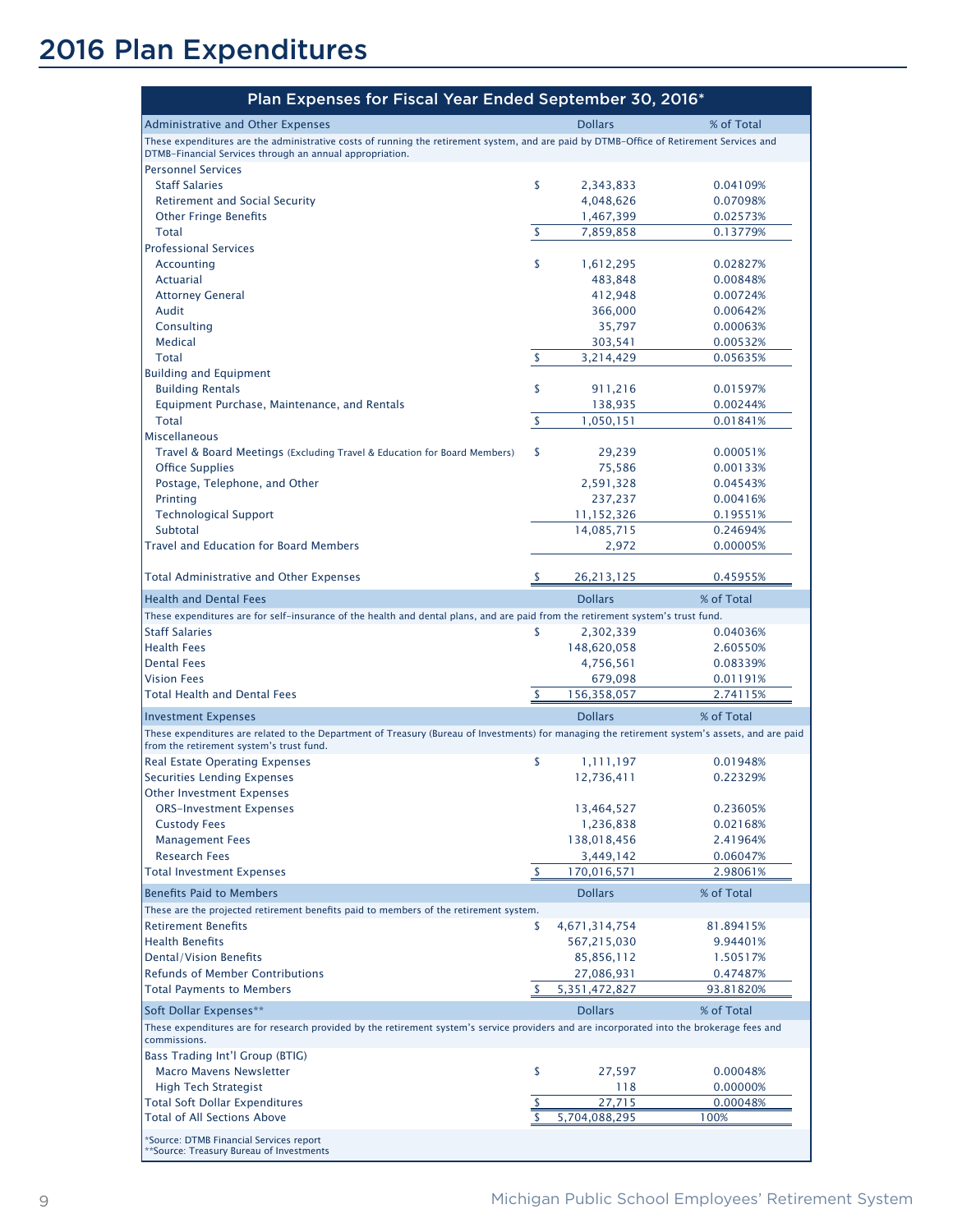## 2017 Budget for Plan Expenditures

| Budget for Plan Expenses for Fiscal Year Ending September 30, 2017*                                                                                        |                     |            |
|------------------------------------------------------------------------------------------------------------------------------------------------------------|---------------------|------------|
| <b>Administrative and Other Expenses</b>                                                                                                                   | <b>Dollars</b>      | % of Total |
| These expenditures are the administrative costs of running the retirement system, and are paid by DTMB-Office of Retirement Services and                   |                     |            |
| DTMB-Financial Services through an annual appropriation.                                                                                                   |                     |            |
| <b>Personnel Services</b><br><b>Staff Salaries</b>                                                                                                         | \$<br>2,662,582     | 0.04428%   |
| <b>Retirement and Social Security</b>                                                                                                                      | 4,050,207           | 0.06735%   |
| <b>Other Fringe Benefits</b>                                                                                                                               | 1,445,662           | 0.02404%   |
| <b>Total</b>                                                                                                                                               | \$<br>8,158,451     | 0.13566%   |
| <b>Professional Services</b>                                                                                                                               |                     |            |
| Accounting                                                                                                                                                 | \$<br>1,739,666     | 0.02893%   |
| Actuarial                                                                                                                                                  | 490,000             | 0.00815%   |
| <b>Attorney General</b>                                                                                                                                    | 337,368             | 0.00561%   |
| Audit                                                                                                                                                      | 370,000             | 0.00615%   |
| Consulting                                                                                                                                                 | 106,254             | 0.00177%   |
| Medical                                                                                                                                                    | 472,000             | 0.00785%   |
| <b>Total</b>                                                                                                                                               | \$<br>3,515,289     | 0.05845%   |
| <b>Building and Equipment</b>                                                                                                                              |                     |            |
| <b>Building Rentals</b>                                                                                                                                    | \$<br>843,064       | 0.01402%   |
| Equipment Purchase, Maintenance, and Rentals                                                                                                               | 141,505             | 0.00235%   |
| <b>Total</b><br><b>Miscellaneous</b>                                                                                                                       | \$<br>984,569       | 0.01637%   |
| Travel & Board Meetings (Excluding Travel & Education for Board Members)                                                                                   | \$<br>31,165        | 0.00052%   |
| <b>Office Supplies</b>                                                                                                                                     | 28,984              | 0.00048%   |
| Postage, Telephone, and Other                                                                                                                              | 2,030,855           | 0.03377%   |
| Printing                                                                                                                                                   | 328,130             | 0.00546%   |
| <b>Technological Support</b>                                                                                                                               | 11,618,055          | 0.19319%   |
| Subtotal                                                                                                                                                   | \$<br>14,037,188    | 0.23342%   |
| <b>Travel and Education for Board Members</b>                                                                                                              | 3,000               | 0.00005%   |
| Total Administrative and Other Expenses                                                                                                                    | \$<br>26,698,497    | 0.44396%   |
| Health, Dental & Vision Fees                                                                                                                               | <b>Dollars</b>      | % of Total |
| These expenditures are for self-insurance of the health, dental, and vision plans, and are paid from the retirement system's trust fund.                   |                     |            |
| <b>Staff Salaries</b>                                                                                                                                      | \$<br>2,615,445     | 0.04349%   |
| <b>Health Fees</b>                                                                                                                                         | 154,119,001         | 2.56279%   |
| <b>Dental Fees</b>                                                                                                                                         | 4,932,553           | 0.08455%   |
| <b>Vision Fees</b>                                                                                                                                         | 704,225             | 0.01171%   |
| Total Health, Dental & Vision Fees                                                                                                                         | \$<br>162,371,224   | 2.70002%   |
| <b>Investment Expenses</b>                                                                                                                                 | <b>Dollars</b>      | % of Total |
| These expenditures are related to the Department of Treasury (Bureau of Investments) for managing the retirement system's assets, and are paid             |                     |            |
| from the retirement system's trust fund.                                                                                                                   |                     |            |
| <b>Real Estate Operating Expenses</b>                                                                                                                      | \$<br>530,073       | 0.00881%   |
| <b>Securities Lending Expenses</b>                                                                                                                         | 13,313,480          | 0.22139%   |
| <b>Other Investment Expenses</b>                                                                                                                           |                     |            |
| <b>ORS-Investment Expenses</b>                                                                                                                             | 15,284,825          | 0.25417%   |
| <b>Custody Fees</b>                                                                                                                                        | 1,092,699           | 0.01817%   |
| <b>Management Fees</b>                                                                                                                                     | 133,387,889         | 2.21806%   |
| <b>Research Fees</b>                                                                                                                                       | 2,592,043           | 0.04310%   |
| <b>Total Investment Expenses</b>                                                                                                                           | \$<br>166,201,008   | 2.76370%   |
| <b>Benefits Paid to Members</b>                                                                                                                            | <b>Dollars</b>      | % of Total |
| These are the projected retirement benefits paid to members of the retirement system.                                                                      |                     |            |
| <b>Retirement Benefits</b>                                                                                                                                 | \$<br>4,793,841,627 | 79.71517%  |
| <b>Health Benefits</b>                                                                                                                                     | 755,247,626         | 12.55876%  |
| Dental/Vision Benefits                                                                                                                                     | 83,817,070          | 1.39377%   |
| <b>Refunds of Member Contributions</b>                                                                                                                     | 25,508,661          | 0.42417%   |
| <b>Total Payments to Members</b>                                                                                                                           | 5,658,414,984       | 94.09186%  |
| Soft Dollar Expenses**                                                                                                                                     | <b>Dollars</b>      | % of Total |
| These expenditures are for research provided by the retirement system's service providers and are incorporated into the brokerage fees and<br>commissions. |                     |            |
| Bass Trading Int'l Group (BTIG)                                                                                                                            |                     |            |
| <b>Macro Mavens Newsletter</b>                                                                                                                             | 27,597              | 0.00046%   |
| <b>High Tech Strategist</b>                                                                                                                                | 118                 | 0.00000%   |
| <b>Total Soft Dollar Expenditures</b>                                                                                                                      | 27,715              | 0.00046%   |
| <b>Total of All Sections Above</b>                                                                                                                         | 6,013,713,429       | 100%       |
| *Source: DTMB Financial Services report<br>**Source: Treasury Bureau of Investments                                                                        |                     |            |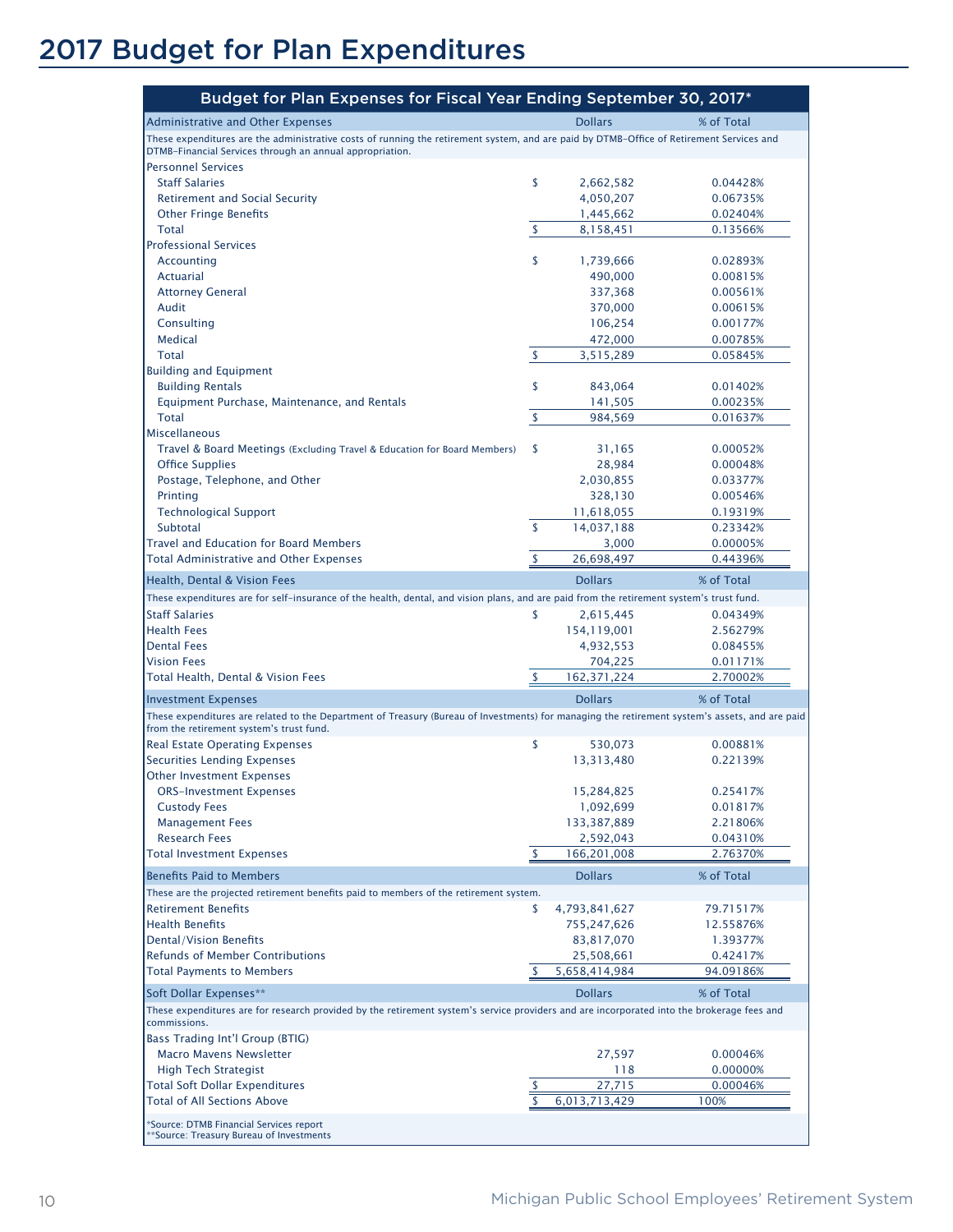### Actuarial Assumptions

Actuarial valuations for both the pension and OPEB plans involve estimates of the value of reported amounts and assumptions about the probability of occurrence of events far into the future. Examples include assumptions about future employment, investment performance, and the healthcare cost trend.

#### Actuarial Assumptions for Fiscal Year Ended September 30, 2016

| <b>Actuarial Cost Method</b>               | Entry Age, Normal                  |
|--------------------------------------------|------------------------------------|
| Amortization Method - Pension              | Level Percent of Payroll           |
| Amortization Method - OPEB                 | Level Percent of Payroll           |
| <b>Amortization Period</b>                 | <b>Ending Sept. 30, 2038</b>       |
| <b>Asset Valuation Method</b>              | 5-Year Smoothed, Closed Period     |
| <b>Wage Inflation Rate</b>                 | 3.5%                               |
| Investment Rate of Return - Pension        |                                    |
| MIP and Basic - Closed                     | 7.5%                               |
| Pension Plus - Open                        | 7.0%                               |
| Investment Rate of Return - OPEB - Closed* | 7.5%                               |
| <b>Healthcare Cost Trend Rate</b>          | 7.5% Year 1 graded to 3.5% Year 12 |

\*Note: The OPEB plan closed to employees first hired on or after Sept. 4, 2012. These employees participate in the Personal Healthcare Fund and may become eligible for a lump sum payment into a Health Reimbursement Account upon their first termination from employment (\$1,000 with at least 10 years of service if under age 60; \$2,000 with at least 10 years of service if age 60 or older). These employees have the option of enrolling in MPSERS Retiree Healthcare at full cost at termination.

Source: Pension and OPEB Actuarial Valuations for the fiscal year ended September 30, 2016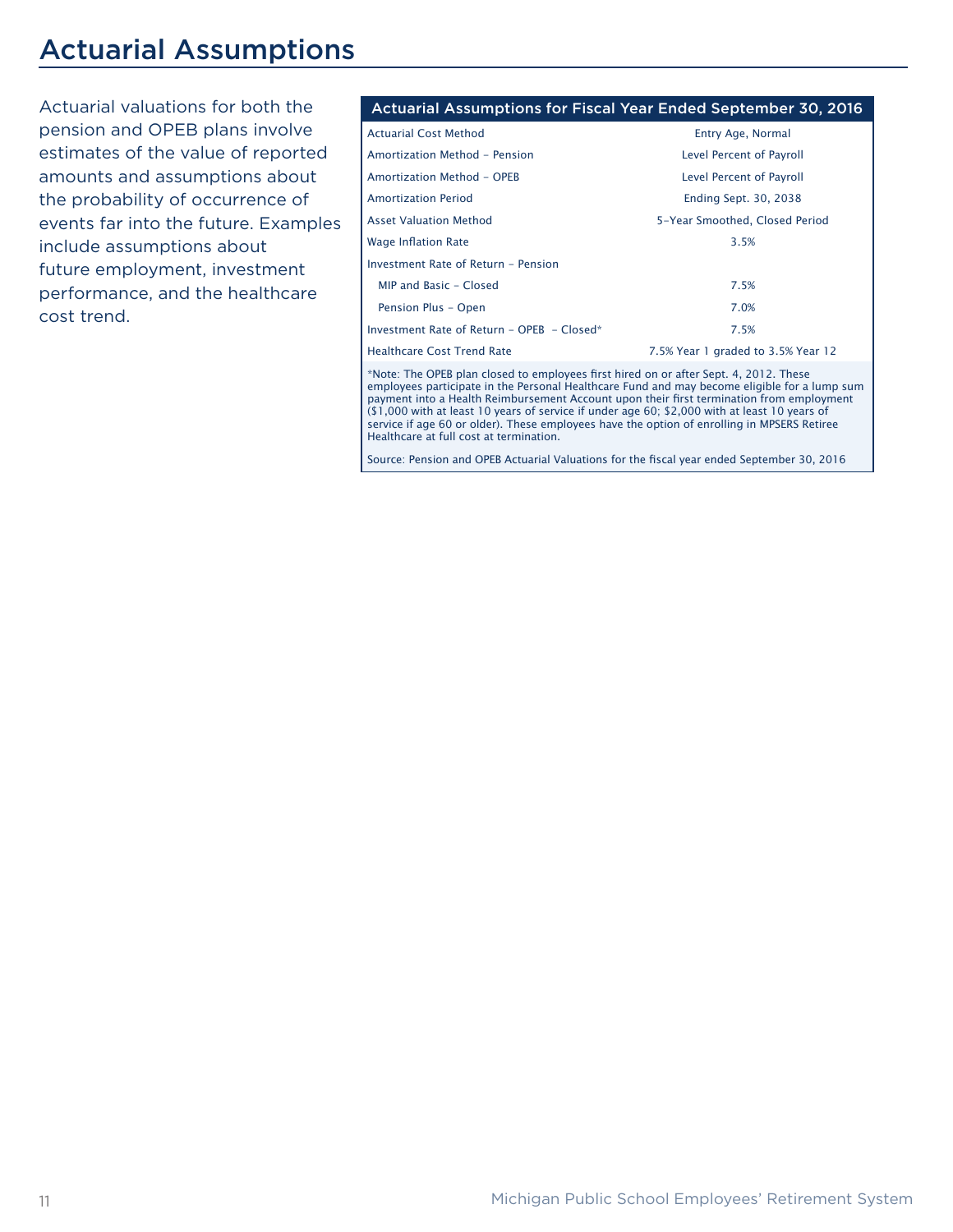#### Michigan Public School Employees' Retirement System Service Providers

A service provider is any individual, third-party agent or consultant, or other entity that receives direct or indirect compensation for consulting, investment management, brokerage, or custody services related to the system's assets.

Accel Partners Advent International Corp AEW Capital Management Affinity Equity Partners Apax Partners Worldwide LLP Apollo Capital Management Apollo Global Management LLC Arboretum Ventures Arclight Capital Partners Ardian Ares Management LLC ARK Investment Management Attucks Asset Management Avanath Capital Management Axiom Asia Private Capital Bank of America/Merrill Bank of Montreal Barclay's Capital **Barings** Basalt Infrastructure Partners BB&T Capital Markets Beacon Capital Partners Bentall Kennedy Beringea Berkshire Partners LLC BGC Partners Bivium Capital Partners BlackRock Financial Management Blackstone Alternative Asset Management Blackstone Group BMO Capital Markets BNP Paribas Finance BNY ConvergEx Brevan Howard Asset Management Bridgepoint Capital Brookfield Asset Management Inc BTIG Inc Cantor Fitzgerald Capital Institutional Services Capri Capital Partners

Carlyle Group LP Carlyle Investment Management Castle Harlan Inc CCMP Capital Advisors LLC Centerbridge Capital Cerberus Capital Management LP CIE Management - BC Partners CIM Investment Advisors **Citigroup** Citigroup Global Markets Inc Clarion Partners Clarkston Capital Partners LLC Coller Capital Columbia Management Investment Advisors CoStar Realty Information Inc Cowen Group Credit Suisse Securities LLC Crescent Capital Group Czech Asset Management DA Davidson & Co Dalmore Capital Limited Deutsche Bank Devon Self Storage DLJ Merchant Banking Partners Dodge & Cox Domain Capital Advisors Drexel Hamilton EDF Ventures Effissimo Capital Management EnCap Investments LP EnTrust Capital Fidelity Institutional Asset Management FIMI Opportunity Funds First Reserve Management FirstMark Capital Fisher Investments Institutional Group Five Star Realty Partners Flagship Ventures

Fortress Investment Group Fox Paine & Company LLC Freeman, Spogli & Co FrontPoint Partners FTN Financial Gateway Capital Genstar, LLC Goldman Sachs Grosvenor Capital Management LP GSO Capital Partners HC Wainwright HarbourVest Partners LLC Harvest Partners LLC Heitman Capital Management Highbridge Principal Strategies Hilltop Securities Hopen Life Sciences Ventures HPS Investment Partners III LLC Huron Capital Partners LLC InSight Venture Partners Invesco Ltd Jana Partners Jefferies JP Morgan Asset Management JP Morgan Investment Management JP Morgan Securities LLC Kayne Anderson KBS Realty Advisors Kelso & Company Kensington Realty Advisors Kevin Miller Financial Services Khosla Ventures Kohlberg Kravis Roberts & Co L&B Realty Advisors Landmark Realty Advisors LaSalle Investment Management Lazard Asset Management Leonard Green & Partners LP LGT Capital Partners Lightspeed Ventures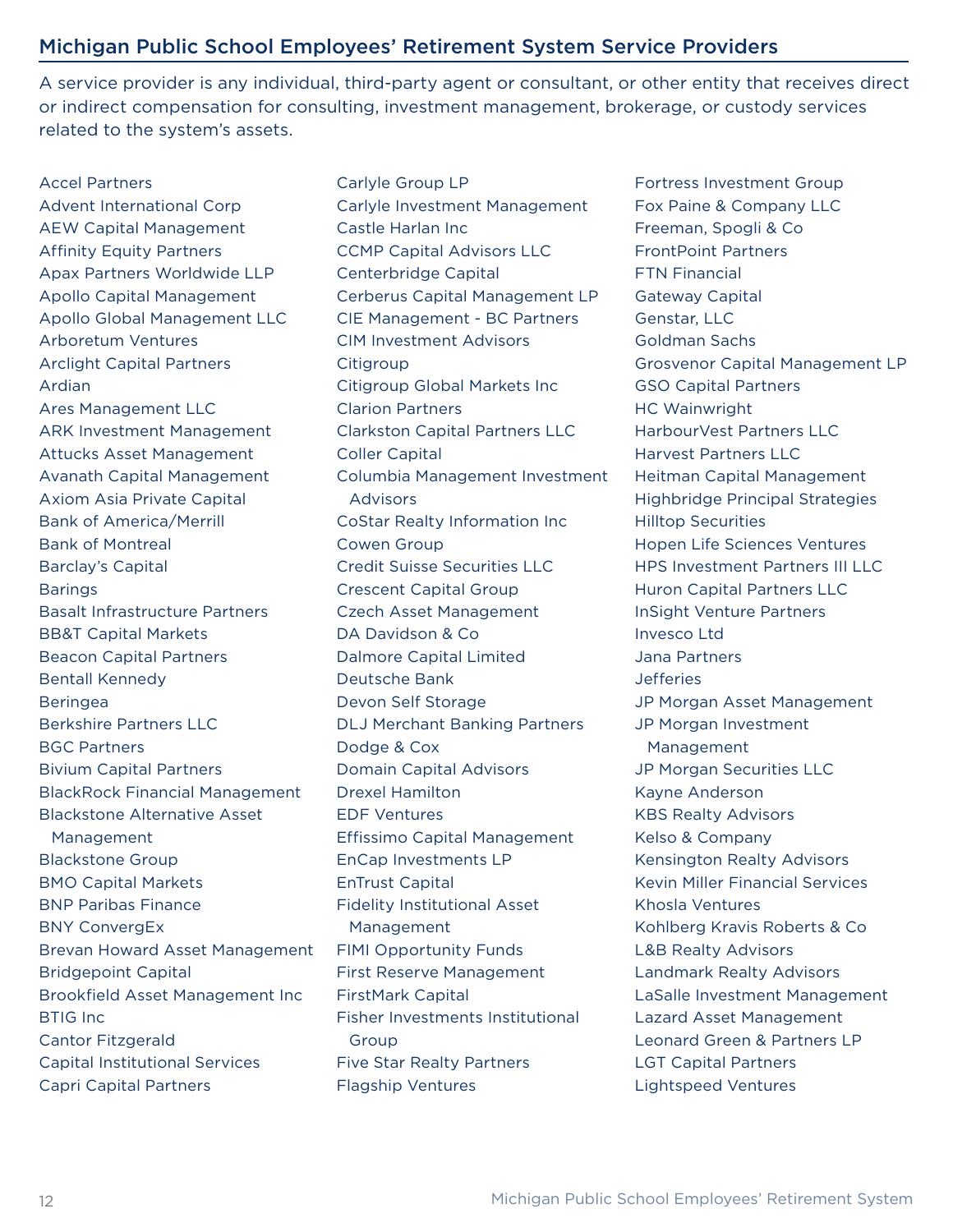#### Michigan Public School Employees' Retirement System Service Providers, continued

Lion Capital Lombard International Life Assurance Company Lonestar Loomis Sayles & Co Los Angeles Capital Management Lowe Enterprises Investment Management Lubert-Adler Management Company Marathon Asset Management MarketAxess Matlin Patterson Global Advisors Menlo Management Partners Merit Energy Meritech Capital Partners Merrill Lynch Pierce Fenner & Smith Mesirow Financial Inc Metropolitan West Asset Management MFR Securities Inc Mischler Financial Group Morgan Stanley Multi-Bank Securities Napier Park Global Capital New Leaf Venture Partners Nordic Capital NorthPointe Capital Oak Investment Partners Oaktree Capital Management LLC One Liberty Ventures Oppenheimer & Co Orchard Global Asset Management Orion Resource Partners OTA Ltd Partnership P Schoenfeld Asset Management

Paladin Realty Partners Parallel Resource Partners Parthenon Capital Inc Peninsula Capital Partners LLC Phoenix Equity Partners PIMCO Piper Jaffray Principal CMBS Principal Financial Group Proprium Capital Partners Prudential Fixed Income Prudential Insurance Co Prudential Investment Management Public Pension Capital Questor Management Company LLC Raymond James & Assoc RBC Capital Markets RBS Securities Renaissance Venture Capital Rhone Capital Rialto Capital Ridgewood Energy Riverside RW Baird RW Pressprich & Co Sanford C. Bernstein & Co Inc Scotia Capital (USA) Inc Seizert Capital Partners Shamrock Capital Advisors Siguler, Guff & Co LLC Silver Lake Societe Generale Sprott Resources Sprout Group State Street Global Advisors

Stifel Nicolaus & Co Stockbridge Capital Group Stonepeak Advisors LLC Sun Trust, Robinson, Humphrey Susquehanna Intl Group T Rowe Price Associates TCW Group Inc TH Real Estate Limited The John Buck Company Thomas Bravo TPG Real Estate Advisors TPG Inc Transwestern Investment Management Trilantic Capital Management LLC True North Management Group TSG Consumer Partners Turnbridge Capital Management LLC UBS US Bancorp Venator Real Estate Veritas Capital Fund LP Victory Capital Visium Capital Management Vista Equity Partners Warburg, Pincus LLC Warwick Energy Group Wayne Co Wellington Management Co Wellington Trust Co Wells Fargo Securities LLC Western National Group